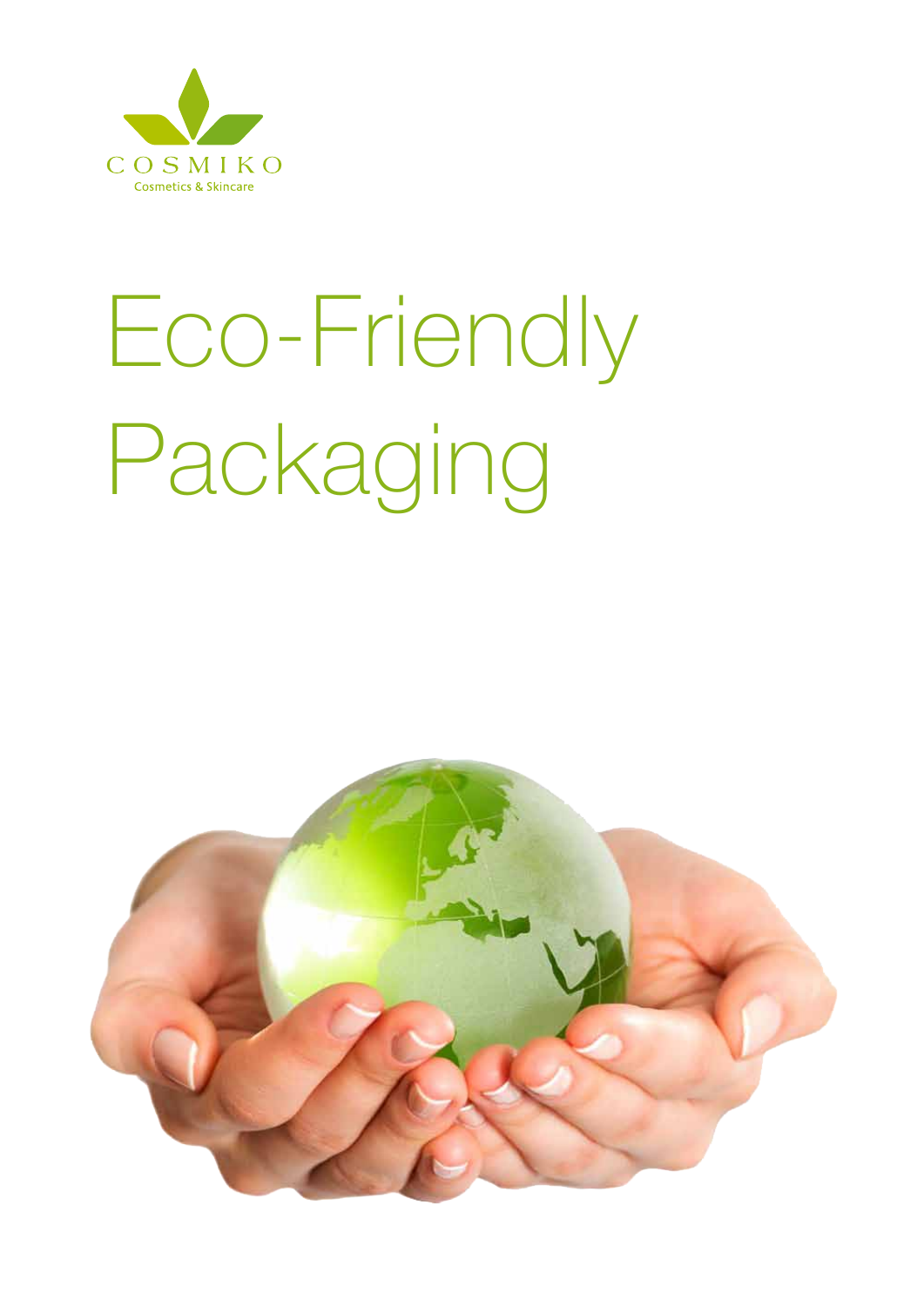

# Recycled PET Plastic Bottles



#### Tall Round PET Bottle - 100% PCR 50, 100 & 250ml





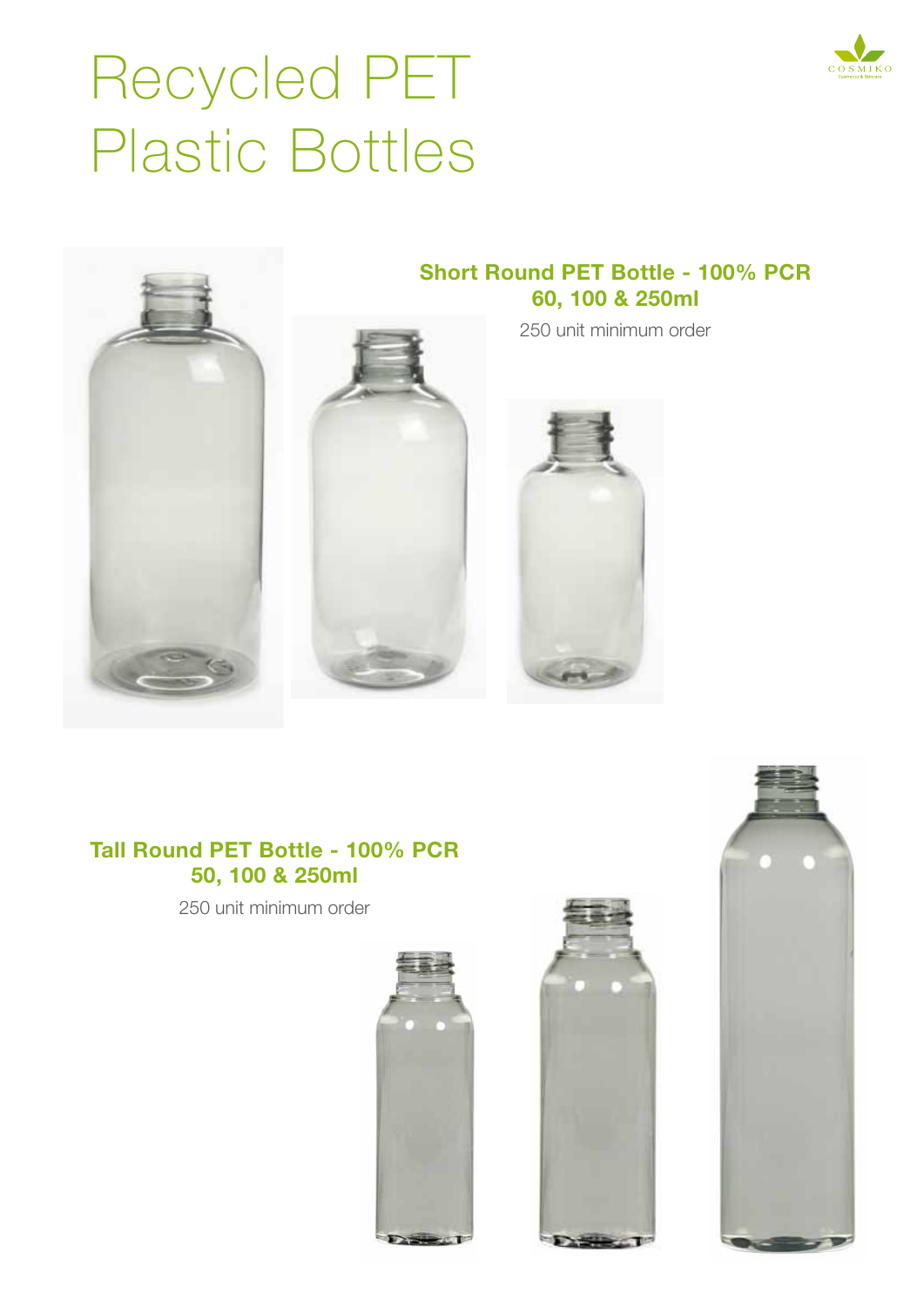

#### Tall Cylinder Amber PET Bottle - 100% PCR 150, 200 & 250ml

250 unit minimum order







#### Tall White Milano PE Bottle - 100% GREEN PE 30 & 50ml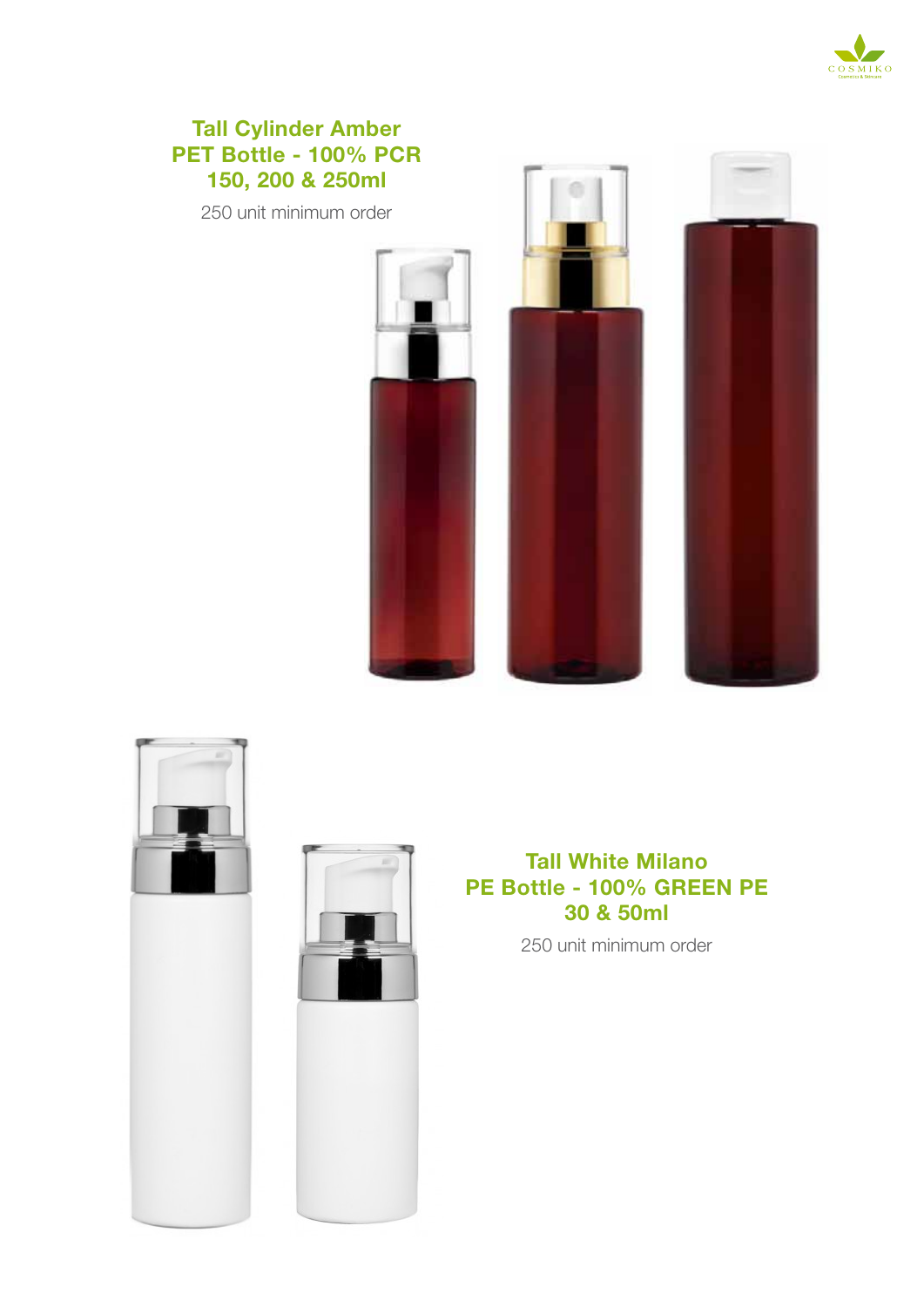### Recycled HDPE Plastic





#### Tall Round HDPE Bottle - 100% PCR 30, 100 & 250ml

250 unit minimum order

#### Cylinder HDPE Bottle - 100% PCR 30, 100 & 250ml





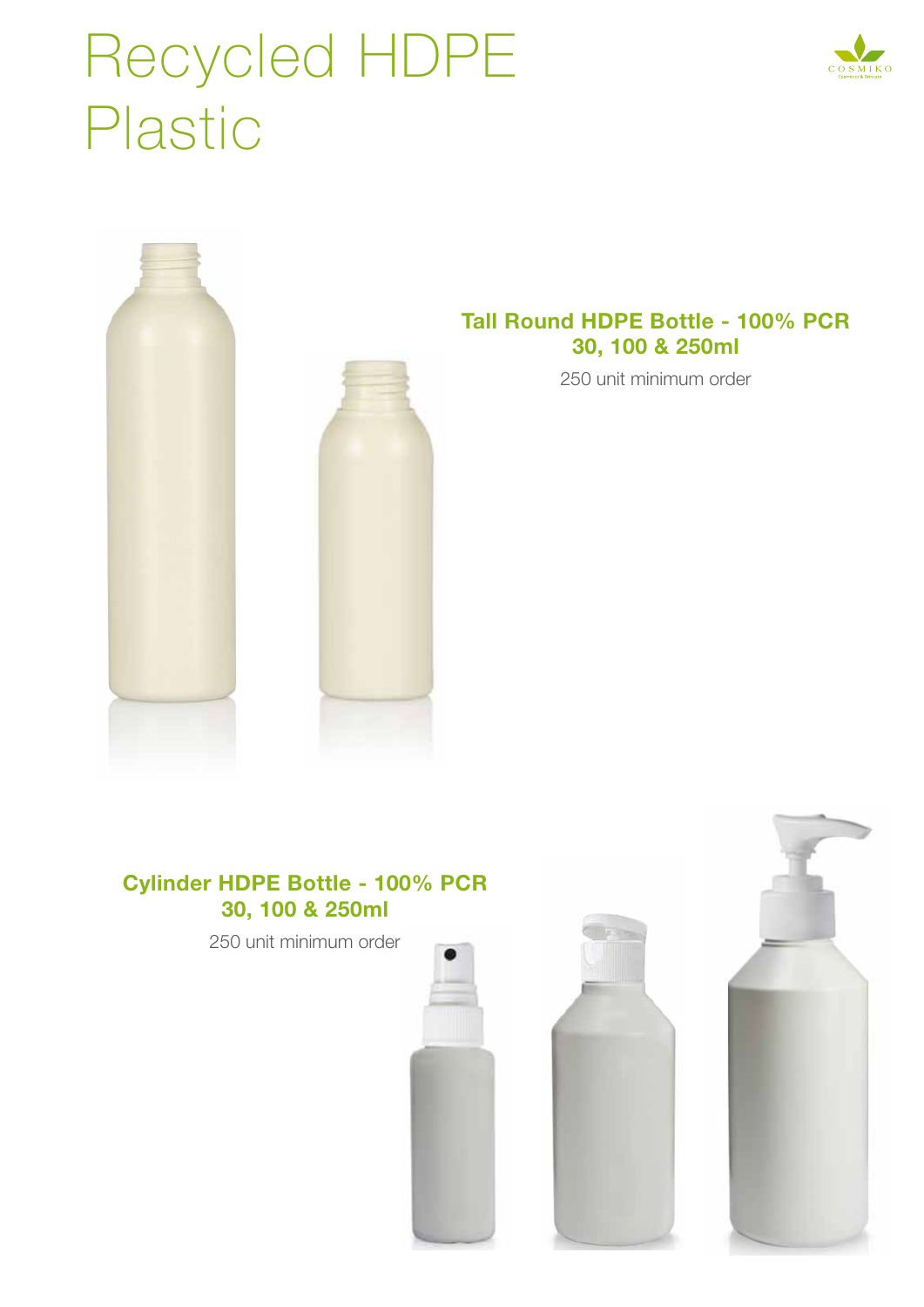

# Recycled Airless Bottles



#### 50% Recycled PCR Essen Plastic Airless 30, 50 & 100ml

(Only available in off-white - colour may vary per batch due to recycled content)

#### 80% Recycled PCR Colmar Plastic Airless 50ml

(Only available in light grey - colour may vary per batch due to recycled content)

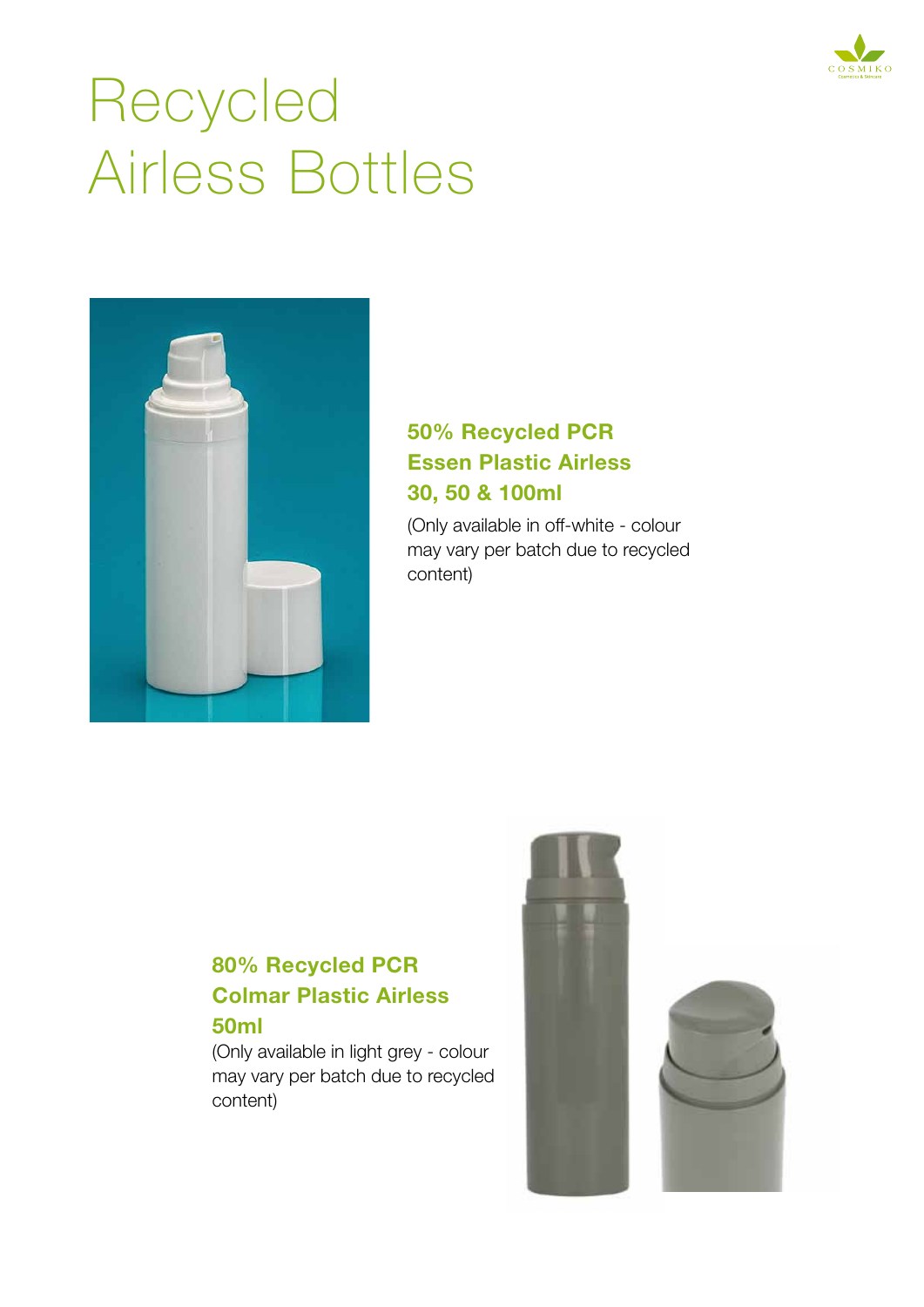### Bamboo Range







Frosted Glass Jars with Bamboo Lid 15, 30, 50, 100ml

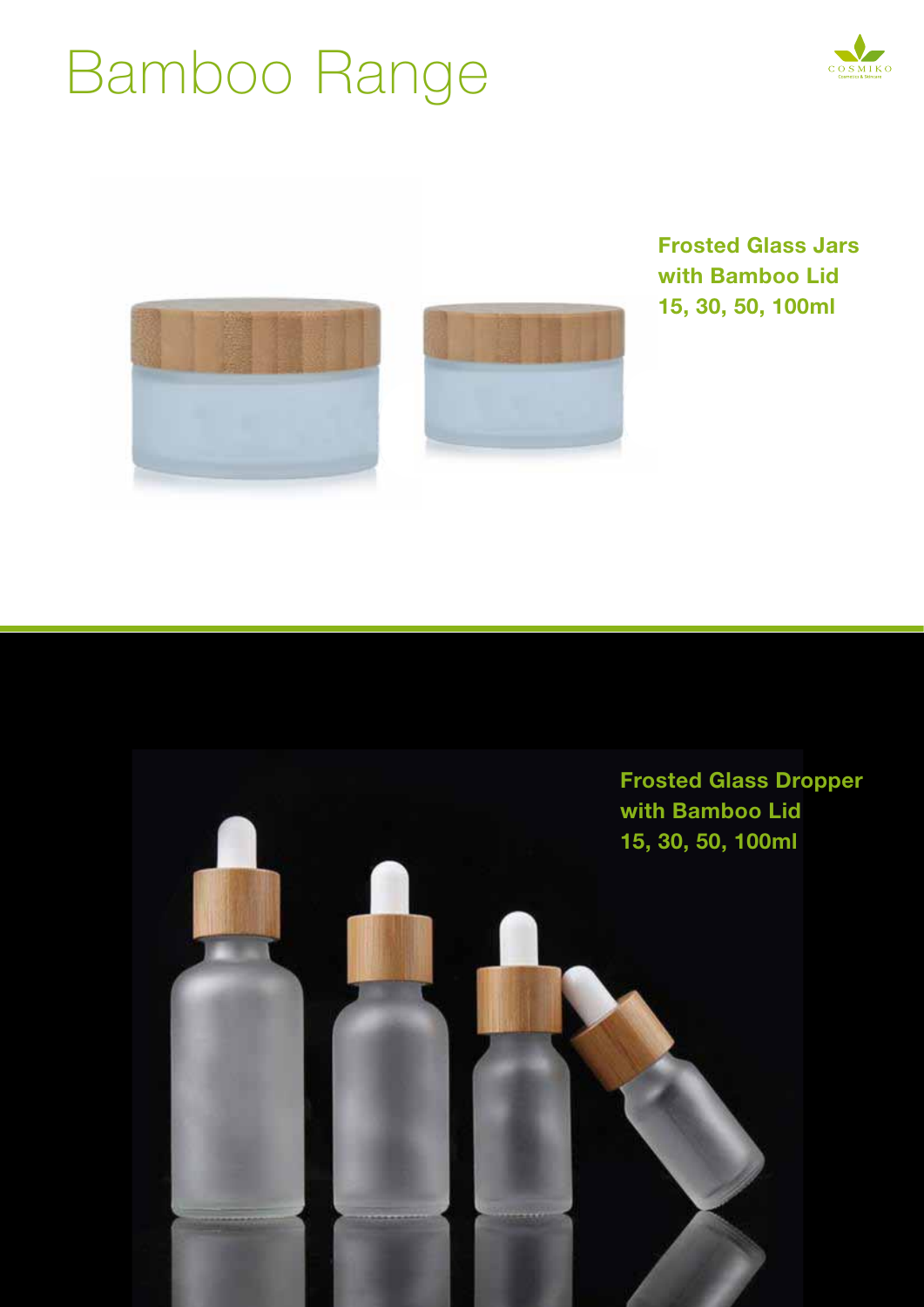

# Aluminium Bottles



#### Silver Aluminium Bottles 30, 50, 100, 150, 200, 250 & 300ml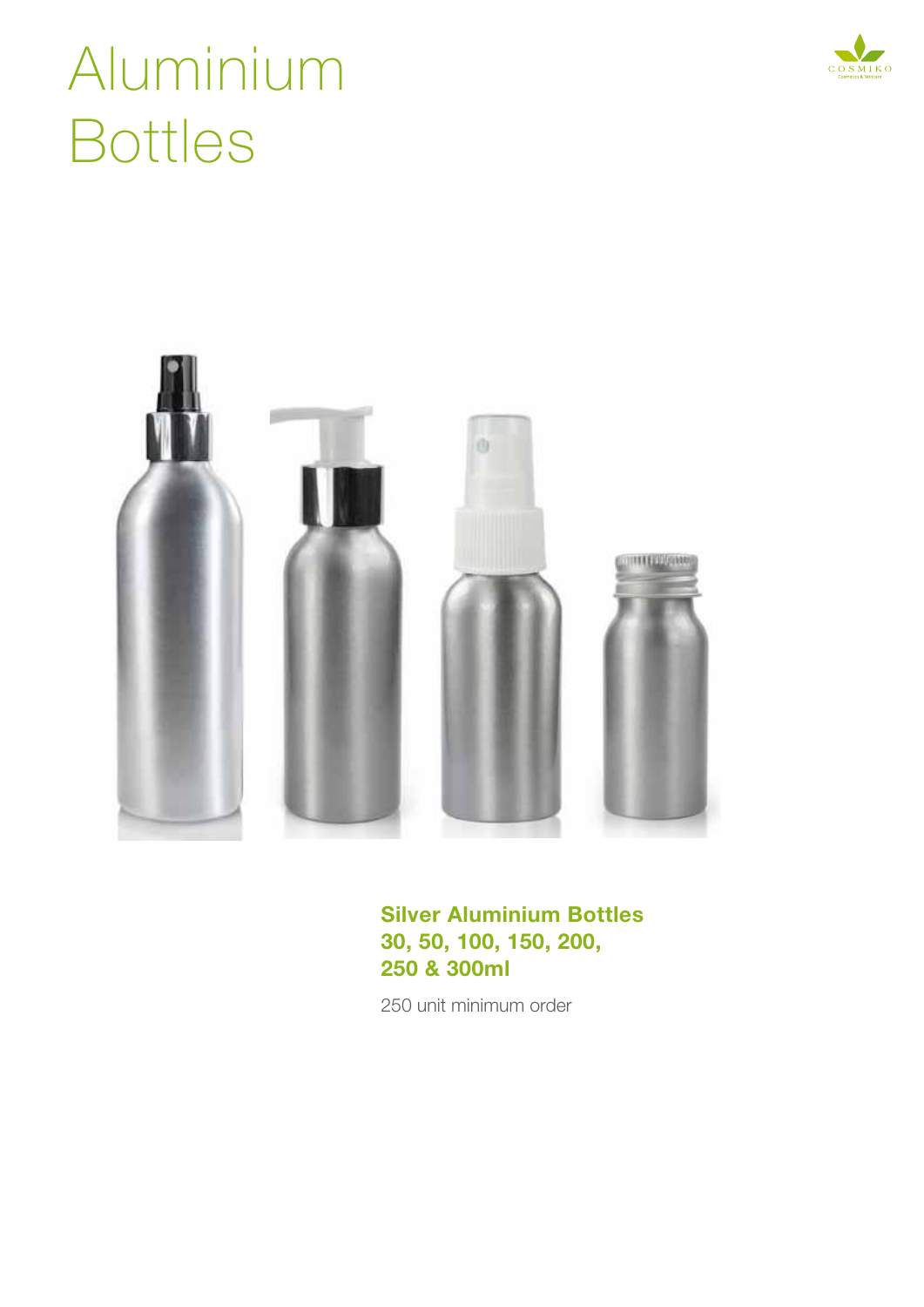### Glass Bottles





Standard Glass Bottles (Clear, Amber, Blue, Green) 15, 30, 50, & 100ml

(Pantone matching available with a translucent or frosted finish)



10ml Clear or Amber Glass Roll on Bottles

(Suitable for use with Liquid based products)



Cylinder Clear Glass Bottles Spray, Pump, Dropper or Screw Lid 30, 50, 100, 150, 200 & 250ml

Amethist Glass Bottles Spray, Pump, Dropper or Screw Lid 5, 10, 15, 20, 30, 50 & 100ml











Prestige Glass Bottles (Clear or Frosted) Spray, Pump, Dropper or Screw Lid 15, 30, 50 & 100ml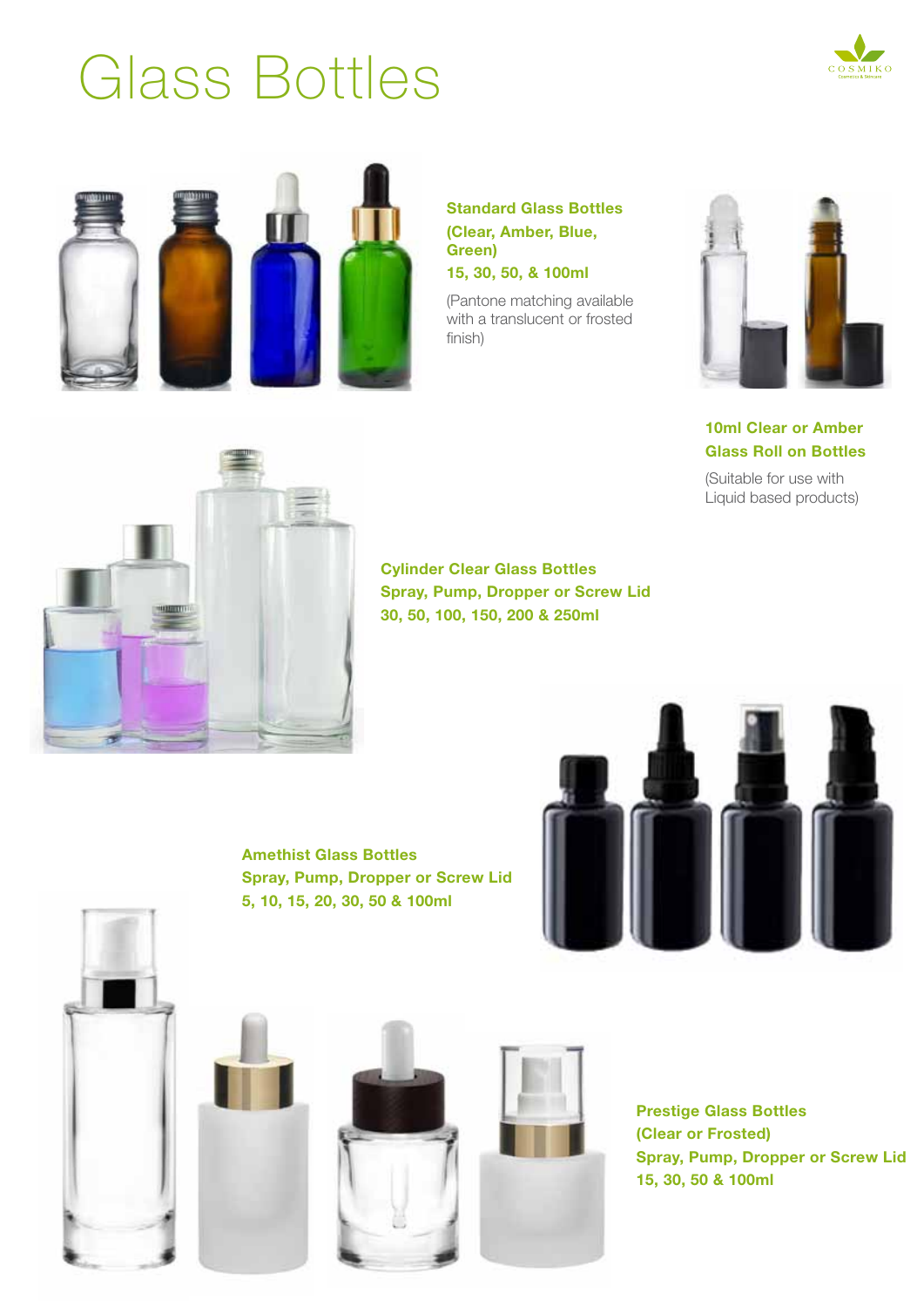### Glass Jars













Cosmiko Glass Jars Matt White, Matt Black, Frosted, Blue or Green 50ml

(Available with black, white, silver and gold lids)



Tall Glass Ointment Jars 30, 60, 120 & 250ml

(Available in clear or amber with black, white or silver aluminium lids)





Berlin Glass Jar (Clear & Frosted) 15, 30, 50 & 100ml



#### Amethist Glass Jar 15, 30, 50, 100 & 200ml (Available with flat or rounded lids)

Prestige Glass Jars (Clear or Frosted) Black, White, Silver or Gold Lid 15, 30, 50, 100 & 200ml







Prestige Glass Jar Closures: Black, White, Silver, Gold, Wood: Light, Medium, Dark.













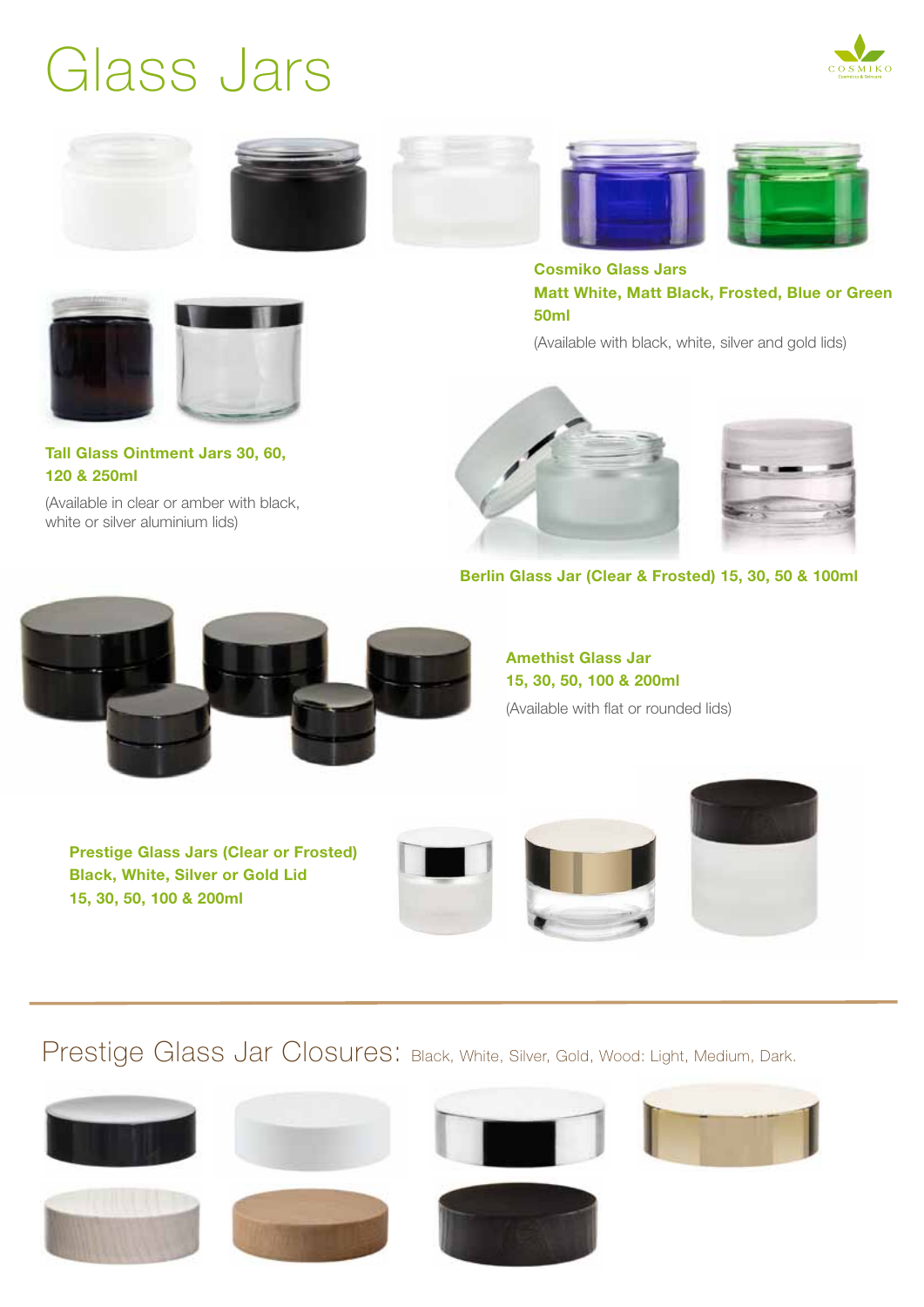### Plastic Jars



#### GREEN PE (POLYETHYLENE)

Green Polyethylene is a plastic produced from sugarcane, a renewable raw material, while the traditional polyethylene uses fossil sourced raw materials such as oil or natural gas. For this reason Green Polyethylene captures and fixes CO2 from the atmosphere during its production, helping to reduce greenhouse gases emission.

Green Polyethylene retains the same properties, performance and application versatility of polyethylene from fossil origin - which facilitates immediate use in the plastics production chain. For the same reason, it also can be recycled within the same chain of recycling traditional polyethylene.





Natural 100% GREEN PE Essen Plastic Jar 30, 50, 150 & 200ml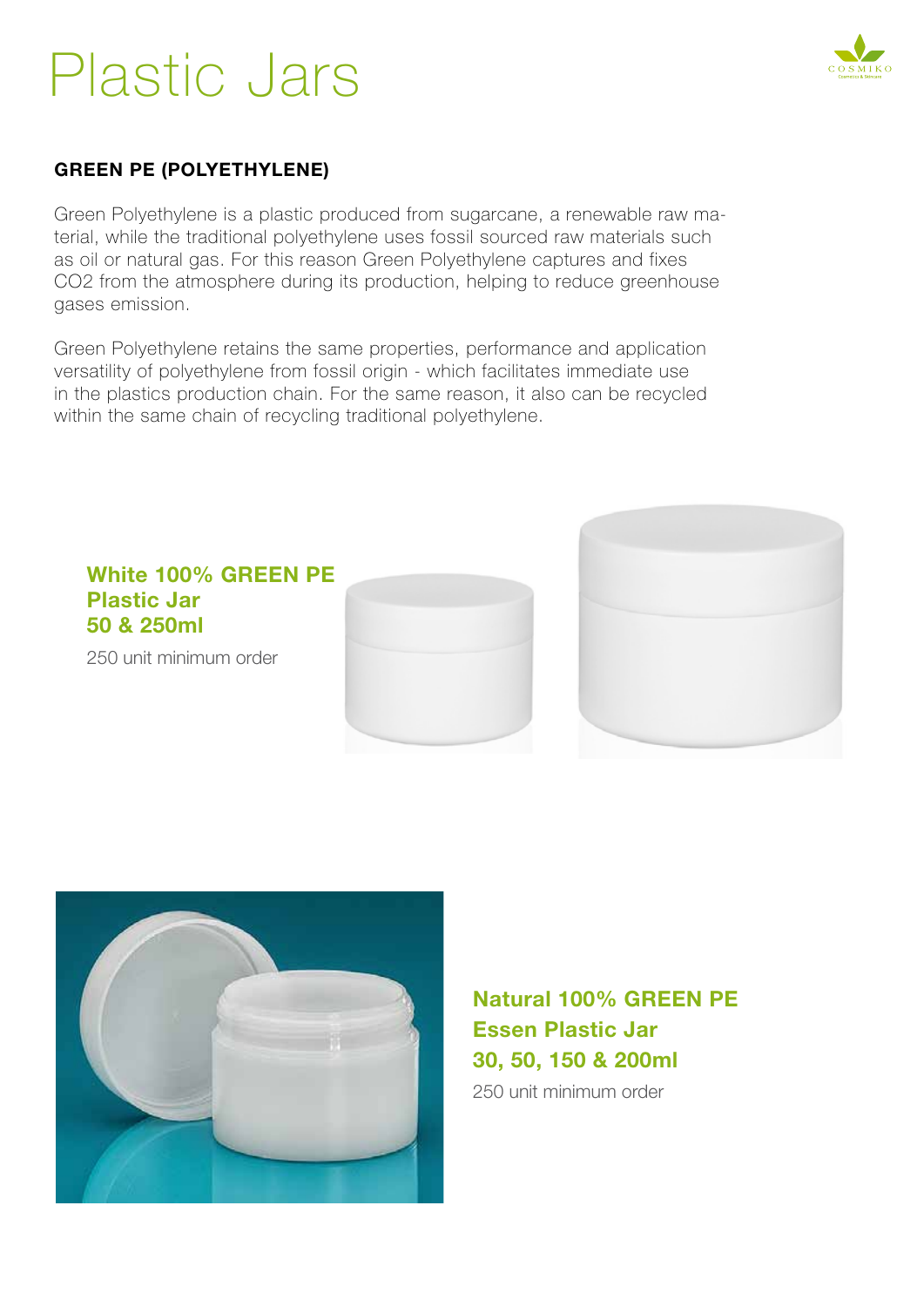# Aluminium Tins





Coloured Aluminium Tins Black, Gold, Pink or White 30, 60, 80, 100 & 150ml





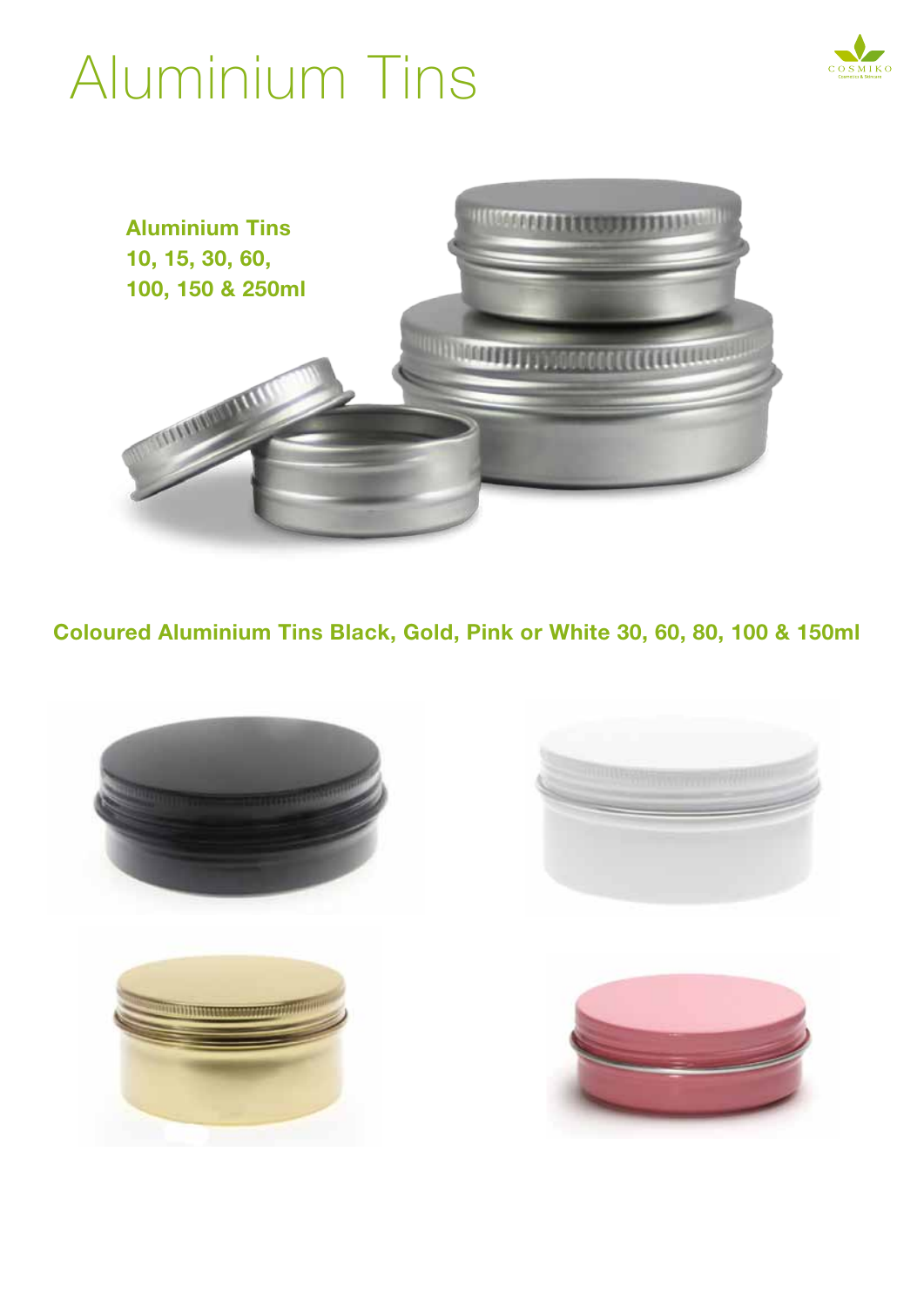

# 100% Sugarcane Flexible Tubes



#### SUGARCANE TUBES (Biopolymer)

-Made from 100% Green Polyethylene derived from sugarcane. -Available in STANDARD, SOFT and HARD blends to suit your needs.

-100% recyclable and BPA free

Minimum order: 10,000 units per product type / volume

Volumes: 30ml, 50ml, 100ml, 200ml, 250ml

WHY USE SUGARCANE TUBES? The production process of Green Polyethylene helps preserve the environment by capturing CO2 from the air, thus contributing positively to fighting the greenhouse effect.